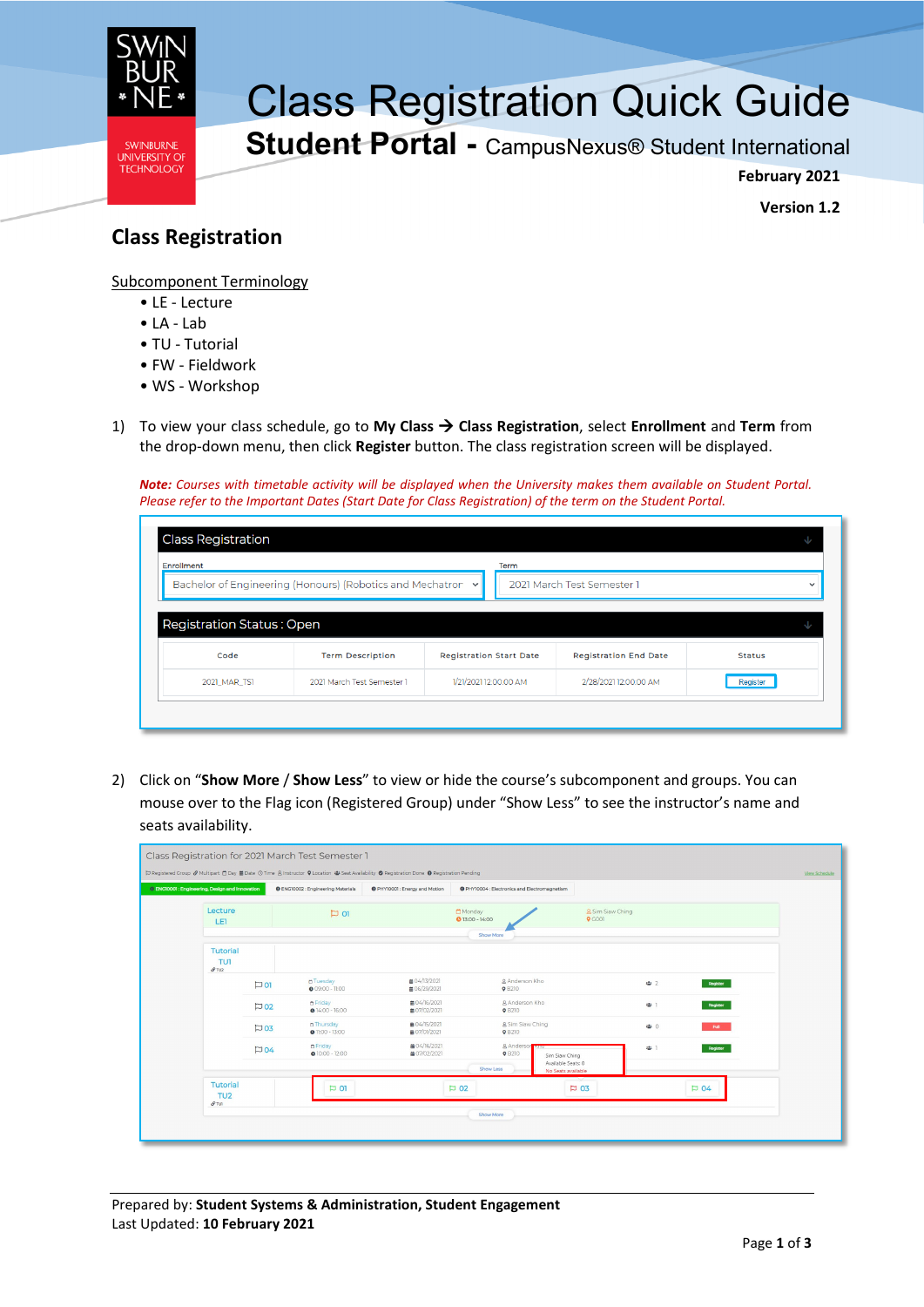- 4) Registering and unregistering into subcomponent activity group:
	- *Course subcomponent activity group can be registered when there are multiple groups.*

| $\square$ 02 | int Wednesday<br>$\bullet$ 11:00 - 13:00 | ■ 04/14/2021<br>■ 06/30/2021 | g PingPing Chung<br><b>9</b> B404        | age i | Register |
|--------------|------------------------------------------|------------------------------|------------------------------------------|-------|----------|
| $\square$ 03 | ↑ Tuesday<br>$\bullet$ 09:00 - 11:00     | ■ 04/13/2021<br>■ 06/29/2021 | <b>A</b> PingPing Chung<br><b>0</b> B407 | 895 T | Register |

• *Course subcomponent with only one activity group will be auto-registered (i.e. auto-registration details indicated on the subcomponent)*

| Lecture<br>LET. |                 | 701                                  | Tuesday<br><b>0</b> 13:00 - 15:00 |                              | & PingPing Chung<br>$Q$ GOOT |  |
|-----------------|-----------------|--------------------------------------|-----------------------------------|------------------------------|------------------------------|--|
|                 | D <sub>01</sub> | n Tuesday<br>$\bullet$ 13:00 - 15:00 | ■ 04/06/2021<br>■ 06/29/2021      | & PingPing Chung<br>$Q$ GOOT |                              |  |
|                 |                 |                                      |                                   | <b>Show Less</b>             |                              |  |

• Multi-part activity is a group of activities that must be attended as a set. Once any subcomponent activity group is selected, the other subcomponent activity group in the series will be automatically selected, e.g. TU1 – 02 was selected, LA1 – 02 and LA2 – 02 under the same series will also be selected automatically:

| Tutorial<br><b>TU1</b><br>$Q$ LAILAZ | $\square$ 02    |                                        |                                    | & PingPing Chung<br>Wednesday<br><b>0</b> 11:00 - 13:00<br><b>9</b> B404 |     |            |
|--------------------------------------|-----------------|----------------------------------------|------------------------------------|--------------------------------------------------------------------------|-----|------------|
|                                      | D <sub>01</sub> | m Monday<br>$0.09:00 - 11:00$          | 曲 04/12/2021<br><b>前06/28/2021</b> | g PingPing Chung<br><b>0</b> B406                                        | 忠   | Clash      |
|                                      | $\Box$ 02       | n Wednesday<br>$\bullet$ 11:00 - 13:00 | <b>前04/14/2021</b><br>前06/30/2021  | g PingPing Chung<br><b>9</b> B404                                        | ● 0 | Unregister |

| Lab<br>LAT<br>$Q$ LA2.TUT |                  | $\overline{D}$ 02                      |                                            | <b>□</b> Wednesday<br><b>0</b> 11:00 - 13:00 | & PingPing Chung<br><b>Q</b> E005 |     |            |
|---------------------------|------------------|----------------------------------------|--------------------------------------------|----------------------------------------------|-----------------------------------|-----|------------|
|                           | $\Box$ 01        | m Monday<br>$\bullet$ 09:00 - 11:00    | <b>前 05/10/2021</b><br>曲 05/10/2021        | & PingPing Chung<br><b>9 E005</b>            |                                   | 學工  | Clash      |
|                           | $\overline{D}02$ | ∩ Wednesday<br>$\bullet$ 11:00 - 13:00 | <b>前 05/12/2021</b><br><b>前 05/12/2021</b> | g PingPing Chung<br><b>9 E005</b>            |                                   | 學 0 | Unregister |
|                           |                  |                                        |                                            |                                              |                                   |     |            |
| Lab<br>LA2<br>$Q$ LAITUI  |                  | $\overline{D}$ 02                      |                                            | <b>□</b> Wednesday<br><b>0</b> 11:00 - 13:00 | & PingPing Chung<br>$Q$ E211      |     |            |
|                           | D <sub>01</sub>  | m Monday<br>$\bullet$ 09:00 - 11:00    | <b>前 06/14/2021</b><br>■ 06/14/2021        | & PingPing Chung<br><b>9 E211</b>            |                                   | 學工  | Clash      |

## 5) Colour indication:

*Course subcomponent activity group which can be registered is indicated by Green Register button.*

| $\overline{D}02$ | ่ i Wednesday           | 萹 04/14/2021 | 吕 PingPing Chung | 29.E | Register |
|------------------|-------------------------|--------------|------------------|------|----------|
|                  | $\bullet$ 11:00 - 13:00 | ■ 06/30/2021 | <b>0</b> B404    |      |          |

*Course subcomponent activity group which you have already registered is indicated by Orange Unregister button. Click to release the selection or click another subcomponent group to register directly.*

| $\square$ 03 | <del>n</del> Tuesday<br>$\bullet$ 09:00 - 11:00 | ■ 04/13/2021<br>■ 06/29/2021 | <b>&amp; PingPing Chung</b><br><b>9</b> B407 |  | Unregister |
|--------------|-------------------------------------------------|------------------------------|----------------------------------------------|--|------------|
|--------------|-------------------------------------------------|------------------------------|----------------------------------------------|--|------------|